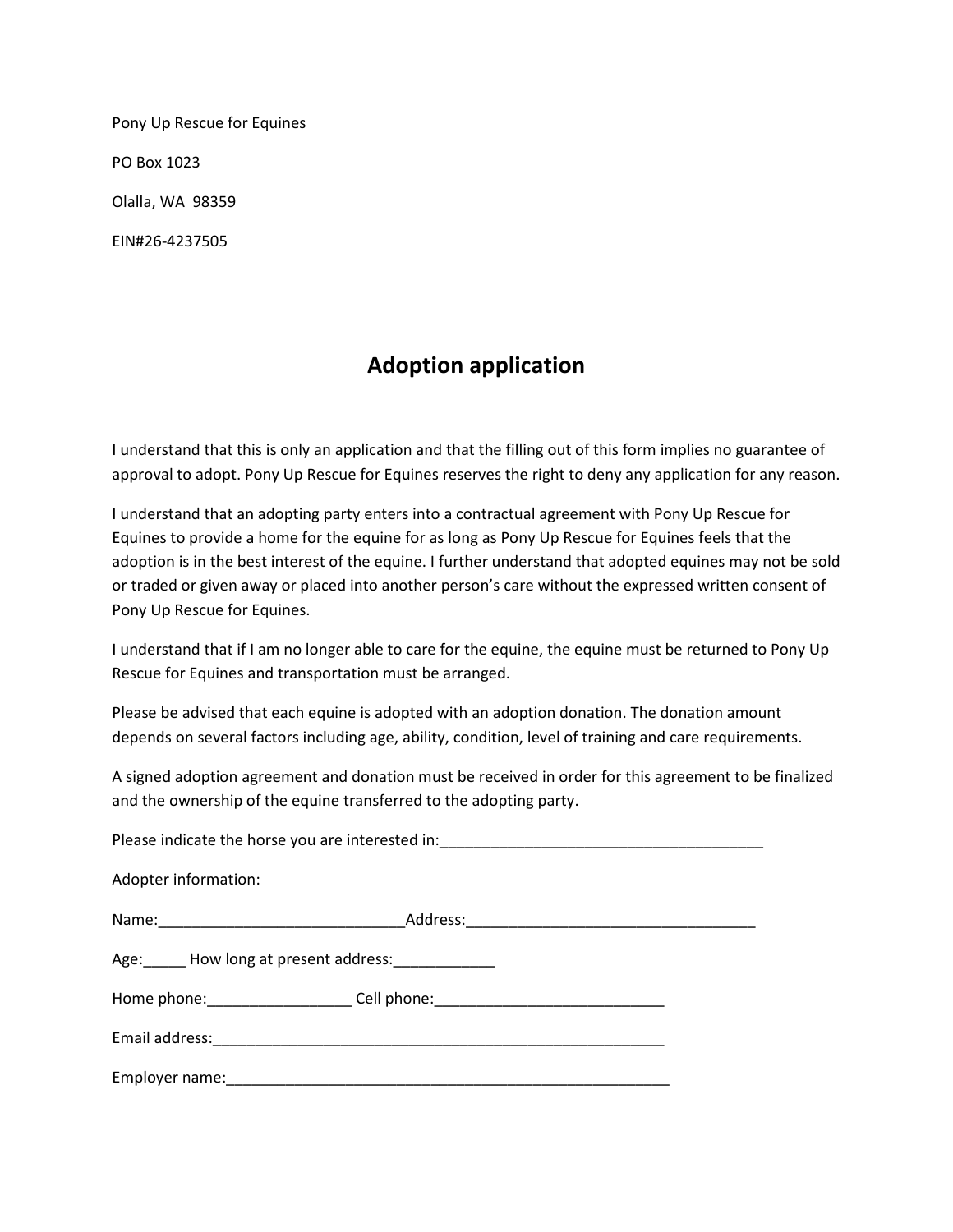| Has anyone in your household been convicted of the following:                                          |
|--------------------------------------------------------------------------------------------------------|
|                                                                                                        |
|                                                                                                        |
| Drug abuse or selling of illegal pharmaceuticals?_______________________________                       |
|                                                                                                        |
| Horse ownership history:                                                                               |
| Do you currently own a horse or horses?____________ how many:___________________                       |
|                                                                                                        |
|                                                                                                        |
| <b>Equine living arrangements:</b>                                                                     |
| Board: __________________________ Own property: ________________________________                       |
|                                                                                                        |
| If boarding, please provide the name, address and phone number of the facility you plan to board with: |
|                                                                                                        |
|                                                                                                        |
| Describe the type of run in, corral, stall or loafing shed the equine will live                        |
|                                                                                                        |
| What type of fencing does the facility or your property                                                |
| Under what circumstances do you stall a                                                                |
|                                                                                                        |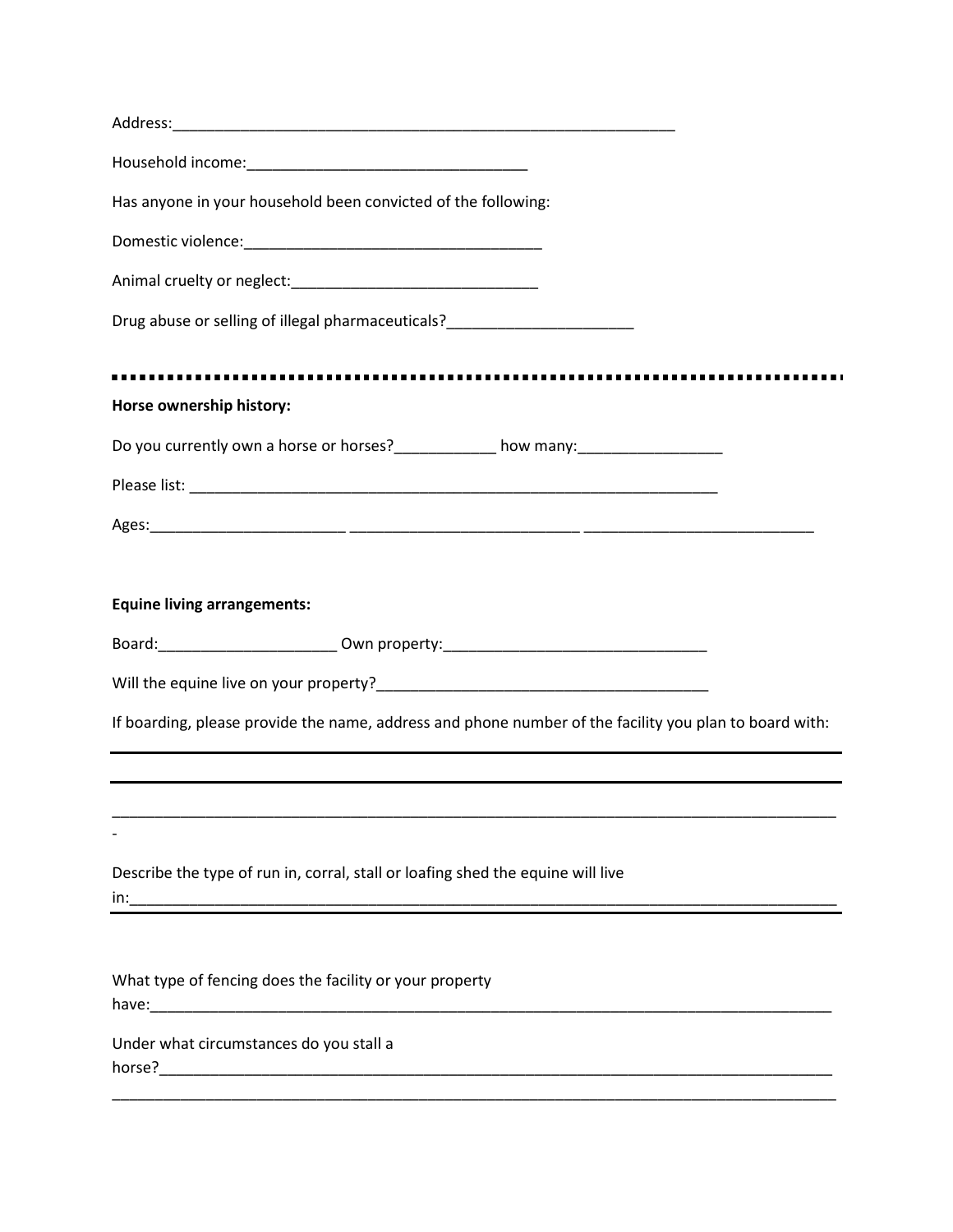| Knowledge of basic horse care:       |
|--------------------------------------|
|                                      |
| For what reasons would you call your |
|                                      |
|                                      |
|                                      |

| What is laminitis? And what would be your first clue to noticing the start of |  |
|-------------------------------------------------------------------------------|--|
| it?                                                                           |  |

References:

| phone |
|-------|
|       |

Personal Reference:

| ᆠ.                             | ممصا<br>pouc |
|--------------------------------|--------------|
|                                |              |
| $\overline{\phantom{0}}$<br>z. | .            |

**Adopter/Rider Experience** 

Who will ride the horse?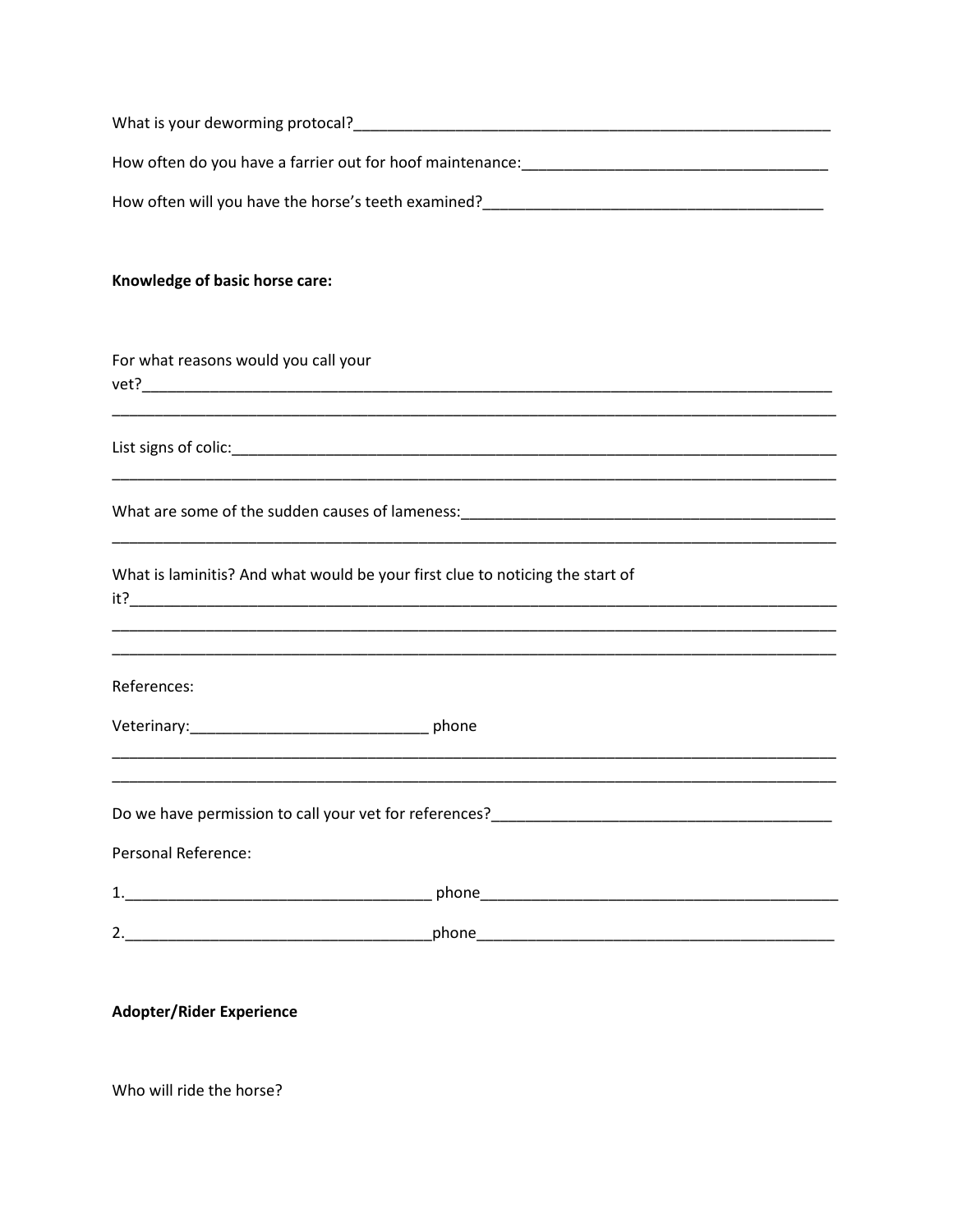| How would you describe their ability? Experienced?_______________Limited experience?                              |  |
|-------------------------------------------------------------------------------------------------------------------|--|
| _______inexperienced?________________________________rides with trainer?____________________________              |  |
| How long has rider been riding/working horses?__________________________________                                  |  |
| Planned use of horse?_____________dressage_______________jumping________________<br>trail________________________ |  |
| <b>Responsibility of care:</b>                                                                                    |  |
|                                                                                                                   |  |
|                                                                                                                   |  |
|                                                                                                                   |  |
| How many hours a day will horse be turned out?__________________________________                                  |  |

Before you submit this application, have you thought about the expense of owning a horse?

Below are some examples of the costs of horse ownership. We have found that a typical equine costs about 4,000 a year to support adequately.

Hooves shod or trimmed…70-150 dollars

Grain/hay………250-300 a month

Wormer every six weeks….4-12 dollars

Annual vet visits………300+

Annual teeth floating…… 125 -300 dollars

At least 1-2 hours each day to feed, clean stalls and grooming.

Misc expenses such as fly spray, shampoo, grooming items

Funds for any emergency vetting such as colic hospitalization or leg injuries or flu from 1000-3000 dollars.

If a horse becomes ill and requires medical attention, this can range from a simple vet call and exam for 150 dollars or could reach into the thousands for something such as colic surgery.